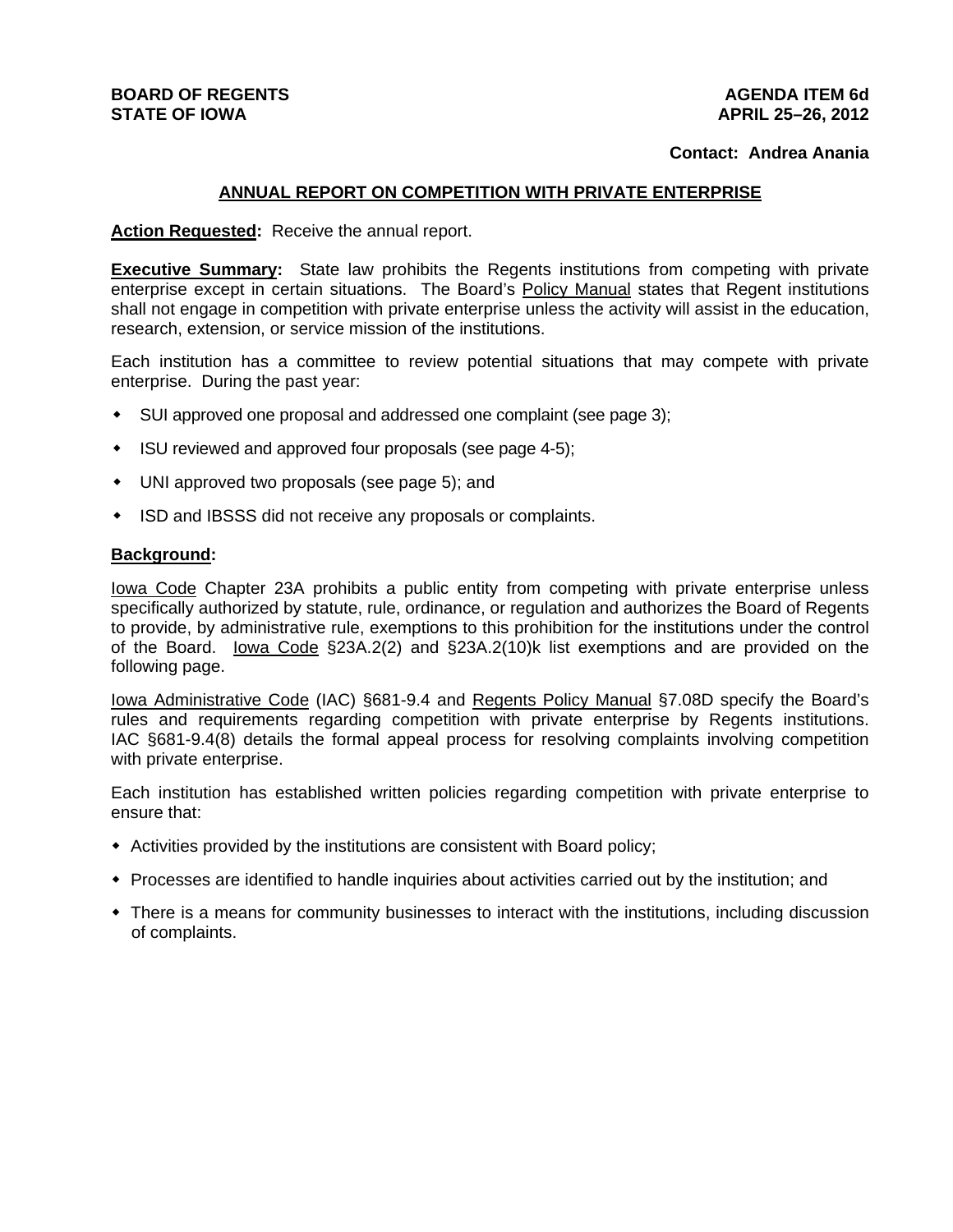## **Exemptions from Competition with Private Enterprise**

**Iowa Code §23A.2(2)** The Board of Regents may, by rule, provide for exemption from the application of this chapter for any of the following:

- a. Goods and services that are directly and reasonably related to the educational mission of an institution or school.
- b. Goods and services offered only to students, employees, or guests of the institution or school and which cannot be provided by private enterprise at the same or lower cost.
- c. Use of vehicles owned by the institution or school for charter trips offered to the public, or to full, part-time, or temporary students.
- d. Durable medical equipment or devices sold or leased for use off premises of an institution, school, or University of Iowa Hospitals or Clinics.
- e. Goods or services which are not otherwise available in the quantity or quality required by the institution or school.
- f. Telecommunications other than radio or television stations.
- g. Sponsoring or providing facilities for fitness and recreation.
- h. Food service and sales.
- i. Sale of books, records, tapes, software, educational equipment, and supplies.

**Iowa Code §23A.2(10)k**  This chapter does not apply to any of the following on-campus activities of an institution or school under the control of the Board of Regents:

- (1) Residence halls.
- (2) Student transportation, exceptions noted in §23A.2(2)(c).
- (3) Overnight accommodations for participants in programs of the institution or school, visitors to the institution or school, parents, and alumni.
- (4) Sponsoring or providing facilities for cultural and athletic events.
- (5) Items displaying the emblem, mascot, or logo of the institution or school, or that otherwise promote the identity of the institution or school and its programs.
- (6) Souvenirs and programs relating to events sponsored by or at the institution or school.
- (7) Radio and television stations.
- (8) Services to patients and visitors at the University of Iowa Hospitals and Clinics, exceptions noted in §23A.2(2)(d).
- (9) Goods, products, or professional services which are produced, created, or sold incidental to the schools' teaching, research, and extension missions.
- (10) Services to the public at the Iowa State University College of Veterinary Medicine.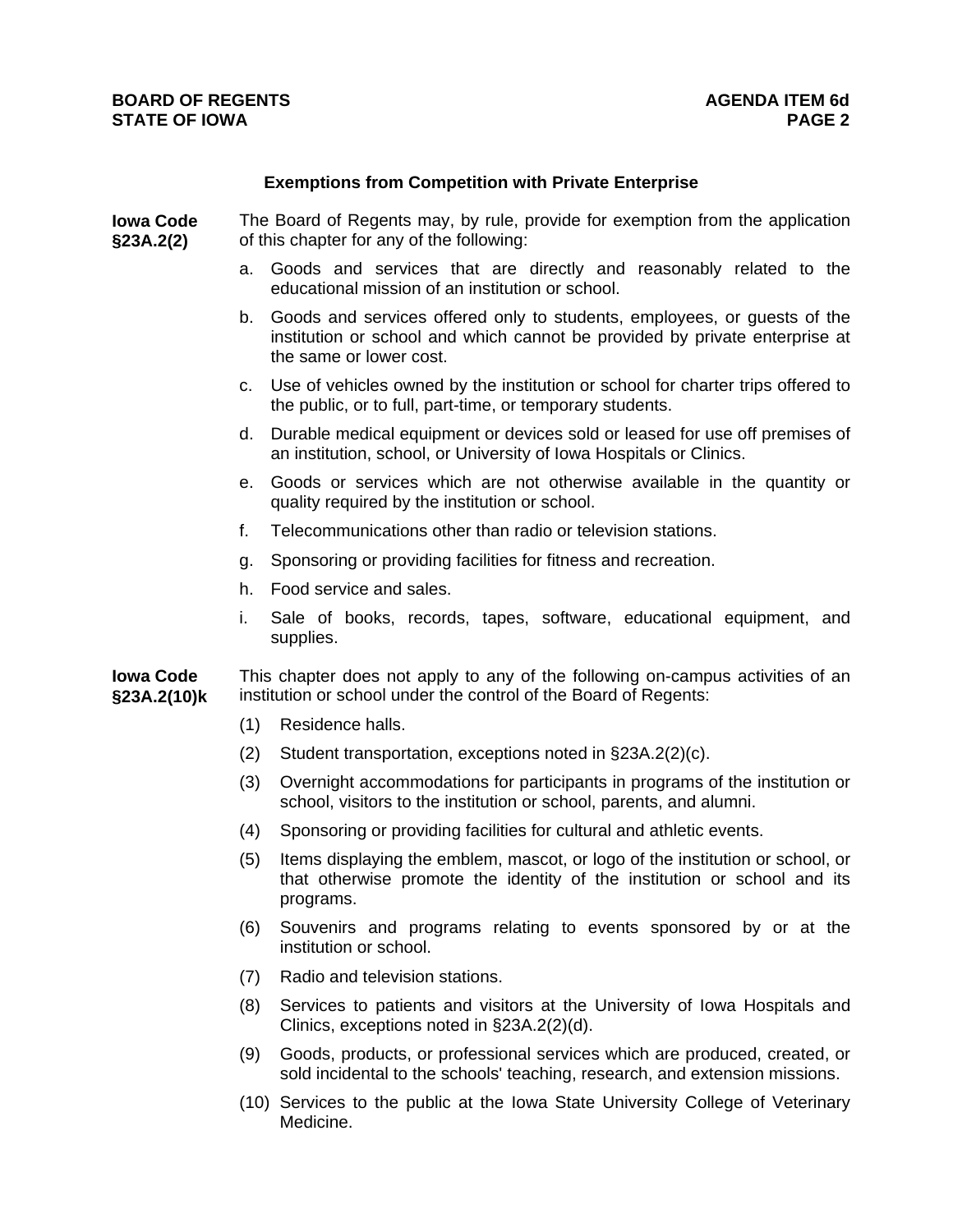## **BOARD OF REGENTS** AGENUS AGENDA ITEM 6d **STATE OF IOWA** PAGE 3

## **UNIVERSITY OF IOWA**

#### DEPARTMENT OF GEOGRAPHY

State law requires that each school district review voting district boundaries following each federal census. For any requisite changes, school boards must adopt a resolution amending existing boundaries. To determine whether a change is required necessitates the use of geographic data modeling.

SUI's Department of Geography entered into an agreement with the Northwest Area Education Agencies (AEAs) on behalf of all Iowa AEAs to provide this service. The service had previously been provided by the Iowa Legislative Service Agency (LSA). However, LSA notified the Iowa Department of Education last year that they would no longer provide this service.

Under state law, school districts and AEAs have been established and designated as "school corporations" and, under Iowa Code §23A.1, are included within the definition of "political subdivision". Thus, Chapter 23A (Noncompetition by Government) is not applicable to these services as the University is not providing the computer modeling services "to the public". The services meet this exemption as they are provided to enhance the educational and research missions of the University by providing an educational opportunity for applied learning for graduate and undergraduate students.

A formal complaint was filed on behalf of Mapping Strategies, LLC. The Committee met to review and discuss the complaint and issued an advisory conclusion to the Senior Vice President and Treasurer. The Committee recommended that the Department of Geography be allowed to continue to provide these services to the AEAs.

Subsequently, Mapping Strategies, LLC, filed a request to have this matter docketed before the Board of Regents pursuant to IAC 681-9.4(8)(d). Mapping Strategies, LLC, was provided written notice by the Executive Director on February 3, 2012, that the University's disposition of the complaint was considered final agency action.

### DIVISION OF PERFORMING ARTS

The committee reviewed a proposal from the Division of Performing Arts (DPA) for a Pre-College Piano Conservatory (PCPC) program. The program would create an environment for beginning students to learn piano while simultaneously providing teacher training for graduate students.

The PCPC program constitutes an integral part of the University's education and public service functions. It also enhances and supports the instructional function of DPA to help meet the needs of students, including first-hand experience and an opportunity to put theory into practice with what they are learning.

The Committee recommended that the program be approved.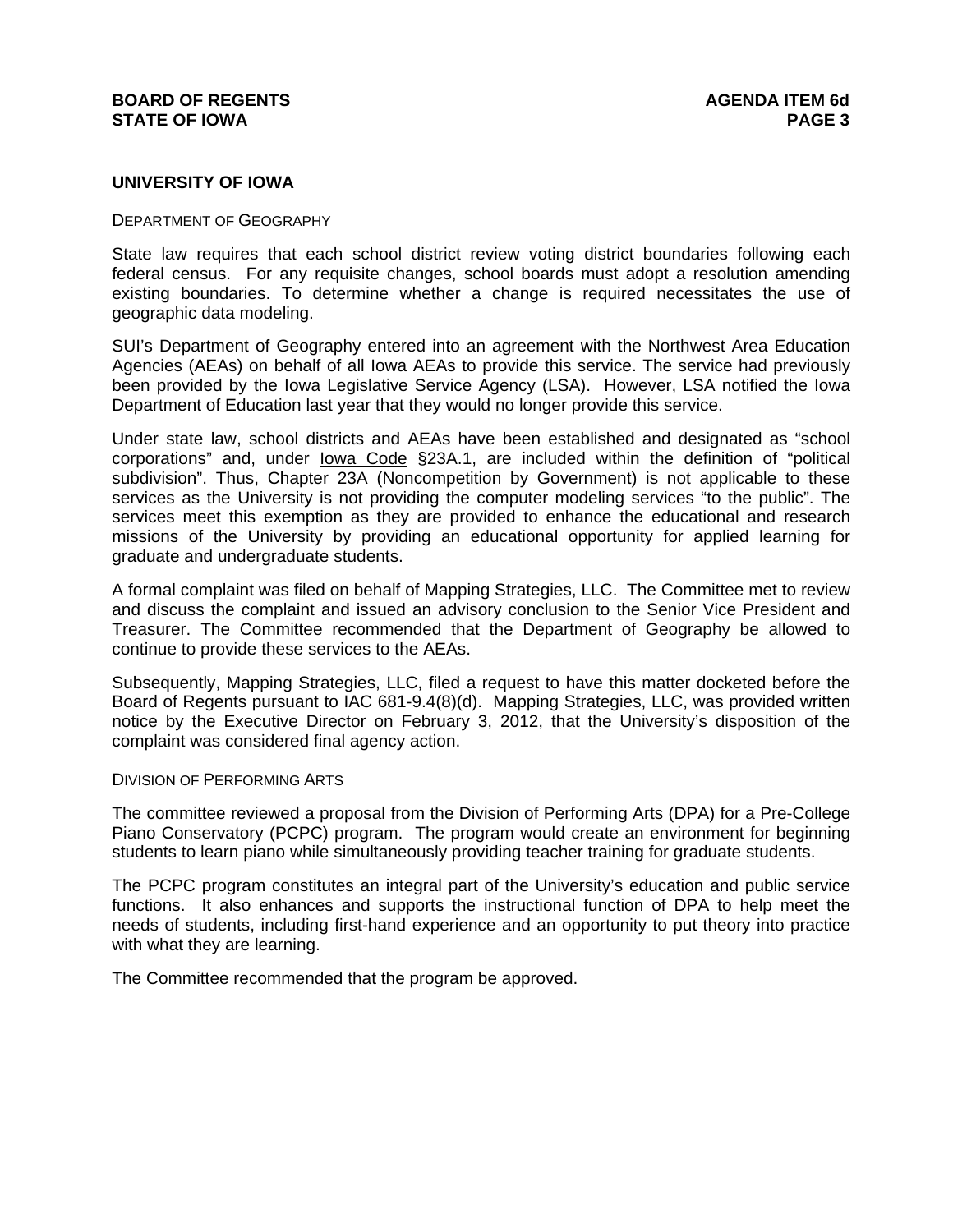## **IOWA STATE UNIVERSITY**

## Publications and Educational Materials

ISU's committee reviewed a request from its Center for Agricultural Law and Taxation to sell publications, bulletins, charts and legal/taxation briefs to the public. All materials were educational in nature and were created by university faculty and staff.

The committee approved the sale of these materials because: (1) distribution of these items to the public is consistent with the educational mission of the Center; and (2) there are no private sector competitors that produce these items.

## University Compost Facility

As part of its sustainability initiative, ISU's self-supporting University Compost Facility (UCF) has been composting several thousand tons of biomass each year. Nearly all has been used on campus for construction projects, landscaping, and research activities.

In its calendar year 2010 report, ISU reported that it had received a complaint from a local business who was concerned that ISU was selling compost to a private landscaping firm. ISU responded and discontinued sales to external entities.

In 2011, external sales were revisited and discussions were held with the company that originally expressed concern. The sales were incidental to the total volume produced by UCF and were not intended to compete with the local business. They were intended to: (1) serve as relief when compost volumes were large; and (2) serve customers who specifically requested small amounts of the compost that ISU produced. Once the local business understood, it no longer objected to these sales.

Subsequently, the committee approved sales to external entities. In total, these sales represent approximately 1.1% of the compost that UCF generates, with the remainder being used for ISU campus needs.

### Biotech Genome Informatics Facility

ISU's Biotech Genome Informatics Facility (BGIF) primarily provides and sells services to ISU departments and researchers conducting university research.

In 2011, BGIF requested approval to provide and sell a range of advanced DNA analysis and testing services to external customers, including investigators in academia, industry, and government.

Two other entities in the United States provide similar types of services. One is a private, nonprofit facility located in Texas and the other is a private business owned by a group of ISU faculty and researchers. Each of these entities has areas in which it specializes. No one company provides all the services offered by BGIF.

Through a competitive bid process, the university also contracted to obtain DNA analysis services from the private sector, when appropriate.

The committee approved external sales by BGIF because: (1) private entities cannot provide all of the services offered by BGIF; and (2) these services are not reasonably available in the community or Iowa.